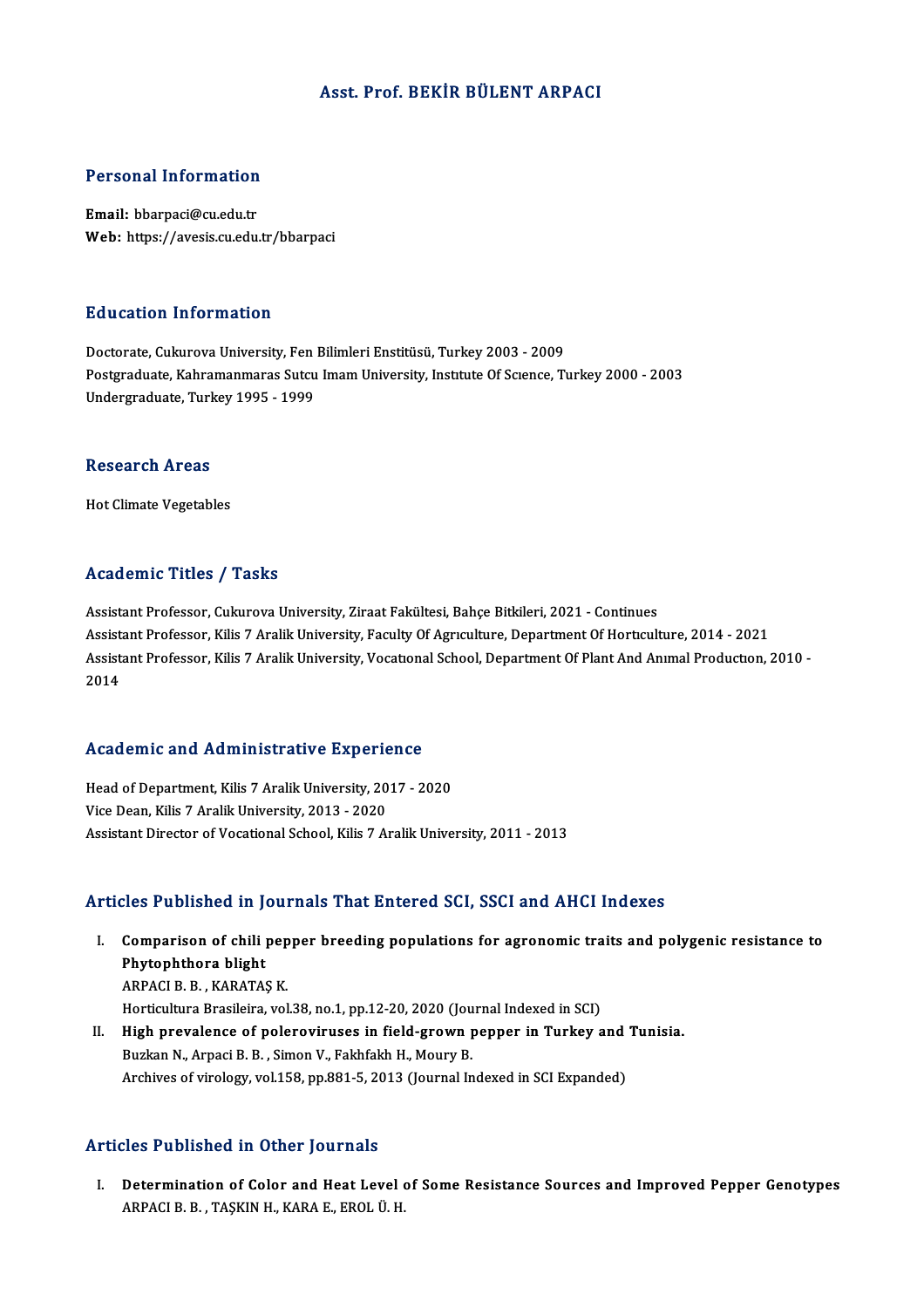Crop Breeding, Genetics and Genomics, 2020 (Refereed Journals of Other Institutions)

Crop Breeding, Genetics and Genomics, 2020 (Refereed Journals of Other Institutions)<br>II. THE EFFECT OF DIFFERENT SOWING DATES ON YIELD AND SOMEAGRONOMIC CHARACTERISTICS OF Crop Breeding, Genetics and Genor<br>THE EFFECT OF DIFFERENT SO<br>CARROT (DAUCUS CAROTA L.)<br>YARALLKARAKAN E ARRACLE P THE EFFECT OF DIFFERENT SOWING D<br>CARROT (DAUCUS CAROTA L.)<br>YARALI KARAKAN F., ARPACI B. B. , KILIÇ A.<br>SCIENTIEIC BARERS SERIES B. HOPTICULTU CARROT (DAUCUS CAROTA L.)<br>YARALI KARAKAN F., ARPACI B. B. , KILIÇ A.<br>SCIENTIFIC PAPERS SERIES B. HORTICULTURE, vol.63, no.2, pp.129-133, 2019 (Refereed Journals of Other<br>Institutions) YARALI KARAKAN F., ARPACI B. B., KILIÇ A. SCIENTIFIC PAPERS SERIES B. HORTICULTURE, vol.63, no.2, pp.129-133, 2019 (Refereed Journals of Institutions)<br>III. POLYGENIC RESISTANCE OF IMPROVED RED PEPPER LINES TO PHYTOPHTHORA CAPSICI<br>Tožes S. AKINCI S. APPACI P. P. Institutions)<br>POLYGENIC RESISTANCE OF<br>Toğaç S., AKINCI S., ARPACI B. B.<br>iiafla val 3-no 1-nn 128-142-201 POLYGENIC RESISTANCE OF IMPROVED RED PEPPER LINES TO PHY<br>Toğaç S., AKINCI S., ARPACI B. B.<br>ijafls, vol.3, no.1, pp.138-142, 2019 (Refereed Journals of Other Institutions)<br>WHICH IS CRIICIAL FOR HETEROSIS2 TRAITS, CENETIC OR Toğaç S., AKINCI S., ARPACI B. B.<br>ijafls, vol.3, no.1, pp.138-142, 2019 (Refereed Journals of Other Institutions)<br>IV. WHICH IS CRUCIAL FOR HETEROSIS? TRAITS, GENETIC ORCHARACTERISTIC DIVERSITY: PUNGENCY<br>BARADICM ijafls, vol.3, no.1, pp.138-142, 2019 (Refereed Journals of Other Institutions)<br>WHICH IS CRUCIAL FOR HETEROSIS? TRAITS, GENETIC ORCHARACT<br>PARADIGM<br>ARPACI B. B. , FIRAT C., KOC M., YARALI KARAKAN F. WHICH IS CRUCIAL FOR HETEROSIS? TRAITS, G<br>PARADIGM<br>ARPACI B. B. , FIRAT C., KOÇ M., YARALI KARAKAN F.<br>Scientific Peners, Series B. Herticulture, vel 72, np.49; Scientific Papers. Series B. Horticulture, vol.72, pp.491-494, 2018 (Refereed Journals of Other Institutions) ARPACI B. B. , FIRAT C., KOÇ M., YARALI KARAKAN F.<br>Scientific Papers. Series B. Horticulture, vol.72, pp.491-494, 2018 (Refereed Journals of Other Institutions)<br>V. INTER-SPECIFIC (CAPSICUM CHACOENSE HUNZ. AND CAPSICUM ANNU Scientific Papers. Series B. Horticulture, vol.72, pp.491-494,<br>INTER-SPECIFIC (CAPSICUM CHACOENSE HUNZ. ANI<br>FRUIT DETACHMENT FORCE TRAIT IN HOT PEPPER<br>APPACI B. B. VARALLYARAKANE INTER-SPECIFIC (CAPSICUM CH<br>FRUIT DETACHMENT FORCE TR<br>ARPACI B. B. , YARALI KARAKAN F.<br>SCIENTIEIC BARERSSERIES B. HORT FRUIT DETACHMENT FORCE TRAIT IN HOT PEPPER<br>ARPACI B. B. , YARALI KARAKAN F.<br>SCIENTIFIC PAPERSSERIES B. HORTICULTURE, vol.72, no.1, pp.391-394, 2018 (Refereed Journals of Other<br>Institutions) ARPACI B. B., YARALI KARAKAN F. VI. COLD/HEAT SHOCK PRE-TREATMENTS FOR GYNOGENIC HAPLOID EMBRYO INDUCTION IN Institutions)<br>COLD/HEAT SHOCK PRE-TREATMENTS FOR GYN<br>Amaryllidaceae AND Cucurbitaceae: A REVIEW<br>YARALLKARAKAN E APRACLE P COLD/HEAT SHOCK PRE-TREAT<br>Amaryllidaceae AND Cucurbita<br>YARALI KARAKAN F., ARPACI B. B.<br>SCIENTIEIC BIILLETIN SERIES E. B. YARALI KARAKAN F., ARPACI B. B.<br>SCIENTIFIC BULLETIN SERIES F. BIOTECHNOLOGIES, pp.11-14, 2018 (Refereed Journals of Other Institutions) YARALI KARAKAN F., ARPACI B. B.<br>SCIENTIFIC BULLETIN SERIES F. BIOTECHNOLOGIES, pp.11-14, 2018 (Refereed Journals of Other Instituti<br>VII. Kahramanmaraş Kırmızıbiber Popülasyonundan Seçilen Hatların Bitkisel Özellikleri SCIENTIFIC BULLETIN SERIES<br>Kahramanmaraş Kırmızıbi<br>Değerlerinin Belirlenmesi<br>APPACLE P. P. PALIKCLT. CEZ Kahramanmaraş Kırmızıbiber Popülasyonundan Seçi<br>Değerlerinin Belirlenmesi<br>ARPACI B. B. , BALIKÇI T., GEZGİNÇ Y., YARALI KARAKAN F.<br>Alatarım vol 16 no 2 nn 47 57 2017 (Other Pefereed Natio Değerlerinin Belirlenmesi<br>ARPACI B. B. , BALIKÇI T., GEZGİNÇ Y., YARALI KARAKAN F.<br>Alatarım, vol.16, no.2, pp.47-57, 2017 (Other Refereed National Journals)<br>First repert of Gusurbit ephid borne vellevys vinus in Visie febe ARPACI B. B., BALIKÇI T., GEZGİNÇ Y., YARALI KARAKAN F.<br>Alatarım, vol.16, no.2, pp.47-57, 2017 (Other Refereed National Journals)<br>VIII. First report of Cucurbit aphid-borne yellows virus in Vicia faba<br>BUZKAN N., ARPACI B. Alatarım, vol.16, no.2, pp.47-57, 2017<br>First report of Cucurbit aphid-bo<br>BUZKAN N., ARPACI B. B. , APALAK A.<br>Naw Disease Benerts vol.25, nn.12, 2 First report of Cucurbit aphid-borne yellows virus in Vicia faba<br>BUZKAN N., ARPACI B. B. , APALAK A.<br>New Disease Reports, vol.35, pp.13, 2017 (Refereed Journals of Other Institutions)<br>Pogy Kynmyshibor Hatlorunn Batates V V IX. Bazı Kırmızıbiber Hatlarının Patates Y Virüs (Potato Virus Y, Pvy) Patotiplerine Reaksiyonları New Disease Reports, vol.35, pp.13, 2017 (Referential Reports, vol.35, pp.13, 2017 (Referential Reports)<br>Bazı Kırmızıbiber Hatlarının Patates Y Virü<br>KARATAŞ K., ARPACI B. B. , BUZKAN N., TEKİK A. Bazı Kırmızıbiber Hatlarının Patates Y Virüs (Potato Virus Y, Pvy) Patotiplerine Reaksiyonları<br>KARATAŞ K., ARPACI B. B. , BUZKAN N., TEKİK A.<br>Journal of Agricultural Faculty of Gaziosmanpasa University, vol.34, pp.65-73, 2 KARATAŞ<br>Journal of<br>Journals)<br>Türkiye 1 Journal of Agricultural Faculty of Gaziosmanpasa University, vol.34<br>Journals)<br>X. Türkiye nin Sebze İhracatında Karşılaştırmalı Üstünlükleri<br>ERKAN B. ARRACLE B. VARALLE CÜVENCİ Journals)<br>Türkiye nin Sebze İhracatında Karşılaştır<br>ERKAN B., ARPACI B. B. , YARALI F., GÜVENÇİ.<br>KSU TARIM VE DOCA DERÇISI KSU JOURNAL G X. Türkiye nin Sebze İhracatında Karşılaştırmalı Üstünlükleri<br>ERKAN B., ARPACI B. B. , YARALI F., GÜVENÇ İ.<br>KSU TARIM VE DOGA DERGISI-KSU JOURNAL OF AGRICULTURE AND NATURE, vol.18, no.4, pp.70-76, 2015 (Other<br>Refereed Nati ERKAN B., ARPACI B. B. , YAR<br>KSU TARIM VE DOGA DERGI:<br>Refereed National Journals)<br>Constis variability of Bota KSU TARIM VE DOGA DERGISI-KSU JOURNAL OF AGRICULTURE AND NATURE, vol.18, no.4, pp.70-76, 2015 (Other<br>Refereed National Journals)<br>XI. Genetic variability of Potato virus Y PVY and Tobacco etch virus TEV from naturally infec Refereed National Journals)<br>Genetic variability of Potato virus Y<br>fields in the Hatay region of Turkey<br>PUZKAN N. APPACLE B. CÖPSOV G. ZE Genetic variability of Potato virus Y PVY and Tobacco etch<br>fields in the Hatay region of Turkey<br>BUZKAN N., ARPACI B. B. , GÖRSOY G., ZENCİRKIRAN M., MOURY B.<br>Archives of Phytopathology and Plant Protection vel 48, no 7, np fields in the Hatay region of Turkey<br>BUZKAN N., ARPACI B. B. , GÖRSOY G., ZENCİRKIRAN M., MOURY B.<br>Archives of Phytopathology and Plant Protection, vol.48, no.7, pp.588-600, 2015 (Refereed Journals of Other<br>Institutions) BUZKAN N., A<br>Archives of P<br>Institutions)<br>KAHPAMAN Archives of Phytopathology and Plant Protection, vol.48, no.7, pp.588-600, 2015 (Refereed Journals of Oth<br>Institutions)<br>XII. KAHRAMANMARAŞ VE GAZİANTEP İLLERİNDE KIRMIZIBİBERİN ÜRETİMYAPISI VE KURUTMA<br>VÖNTEMI ERİ Institutions)<br>KAHRAMANM<br>YÖNTEMLERİ<br>AKRAY C. BOZ KAHRAMANMARAŞ VE GAZİANTEP İLLERİNI<br>YÖNTEMLERİ<br>AKBAY C., BOZ İ., YILDIZ TİRYAKİ G., ARPACI B. B.<br>KSU TARIM VE DOCA DERÇISI KSU JOURNAL OF / YÖNTEMLERİ<br>AKBAY C., BOZ İ., YILDIZ TİRYAKİ G., ARPACI B. B.<br>KSU TARIM VE DOGA DERGISI-KSU JOURNAL OF AGRICULTURE AND NATURE, vol.15, no.2, pp.1-10, 2012 (Other<br>Refereed National Jaurnale) AKBAY C., BOZ İ., YILDIZ TİR<br>KSU TARIM VE DOGA DERGI:<br>Refereed National Journals)<br>Köl: Božazı Yanıklıžına Da KSU TARIM VE DOGA DERGISI-KSU JOURNAL OF AGRICULTURE AND NATURE, vol.15, no.2, pp.1-10, 201:<br>Refereed National Journals)<br>XIII. Kök Boğazı Yanıklığına Dayanıklı Kırmızı Biber Hatlarının Verim Verime İlişkin Özellikler ve<br>Ka Refereed National Journals)<br>Kök Boğazı Yanıklığına Dayanıklı Kırmızı Biber<br>Kalitelerinin Kombinasyon Yeteneği Analizleri<br>APRACLE B. ABAK K Kök Boğazı Yanıklığı<br>Kalitelerinin Kombir<br>ARPACI B. B. , ABAK K.<br>Cü Fen ve Mühandiali Kalitelerinin Kombinasyon Yeteneği Analizleri<br>ARPACI B. B. , ABAK K.<br>Ç.Ü Fen ve Mühendislik Bilimleri Dergis, vol.27, no.4, pp.172-181, 2012 (Other Refereed National Journals)